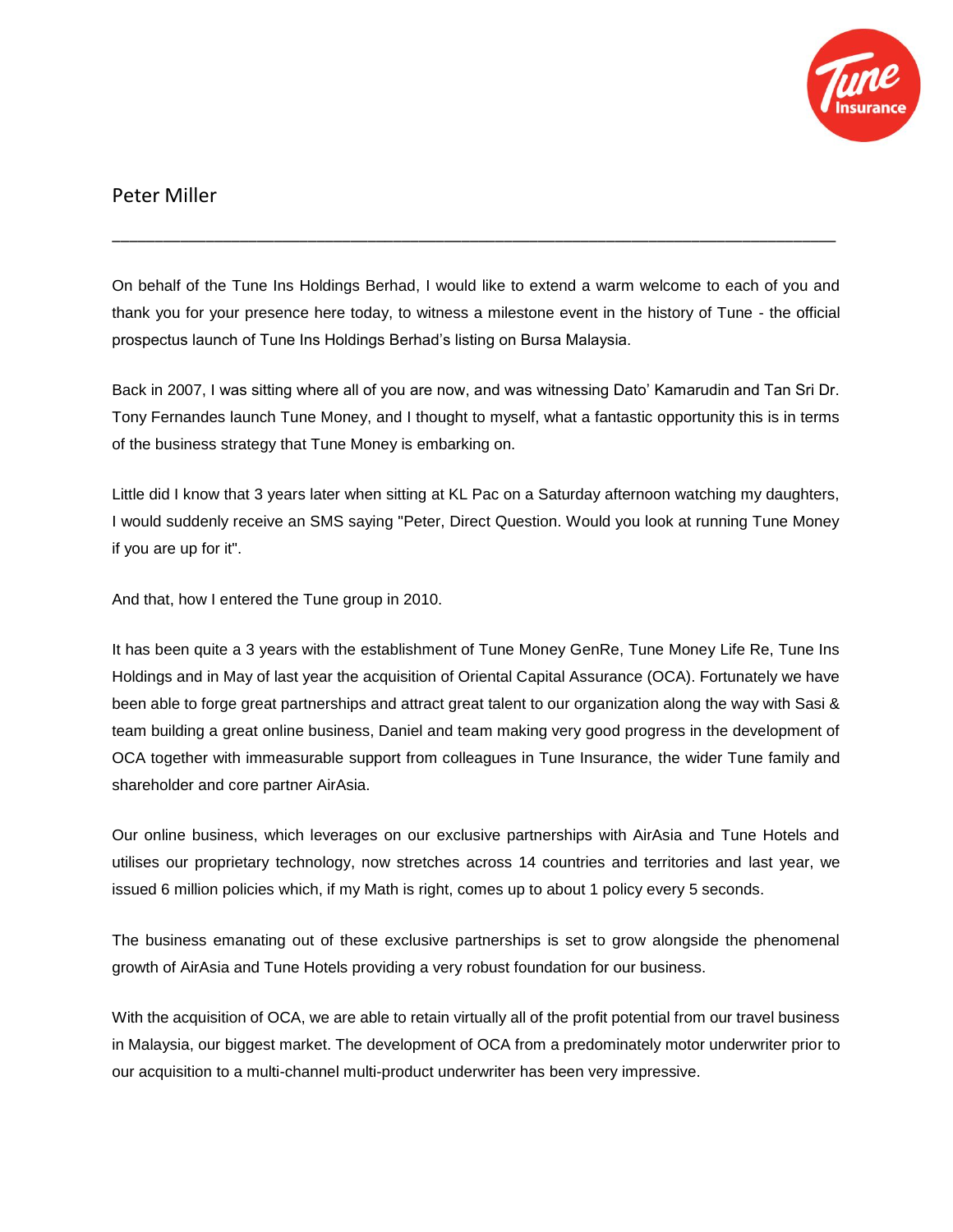

Let me share with you briefly, some key business strategies that we will endeavour to activate expediently to continue the rapid development of our business.

## Ladies and Gentlemen

Our first strategy of course to focus on our existing partners. Both AirAsia and Tune Group are expected to continue to achieve phenomenal growth rates and we need to be wherever they are maximizing the opportunities available.

Secondly we need to continue to educate consumers in the value of the products we offer to realize even higher take up rates. Our travel insurance is inexpensive typically costing around RM 20 yet claims can run into tens of thousands. Many of our potential customers don't yet realize this.

Thirdly our business model utilizing our proprietary technology and connecting us to insurance partners across asia pacific is something not easily imitated and something we seek to replicate with other online distributors in the region.

Fourthly we want to build on the good work undertaken since we bought OCA to fully leverage the underwriting license we have in Malaysia and continue to develop Tune Insurance Malaysia Berhad as a multi-product, multi-channel underwriter. This will include offering our existing substantial customer base a range of other products through digital means. We all buy more on line today than we did 5 years ago and we would expect that trend to continue.

Finally we are looking to acquire small companies in overseas markets. This is both to ensure a higher proportion of profitable business emanating out of our Air Asia partnership stays within the group as well as to provide us with a platform for selling other insurance products in these fast growing economies.

Per the prospectus this region is really in the sweet spot for aviation as well as insurance. As economies develop, people, travel more accumulate more assets and have a greater need for insurance.

## Ladies and Gentlemen,

In closing, I would like to say a huge thank you to all those whose long hours, commitment and dedication has made to day possible. This includes our directors, advisors, bankers, lawyers, accountants and of course my colleagues in Tune Insurance and the wider Tune Group and our core partner AirAsia.